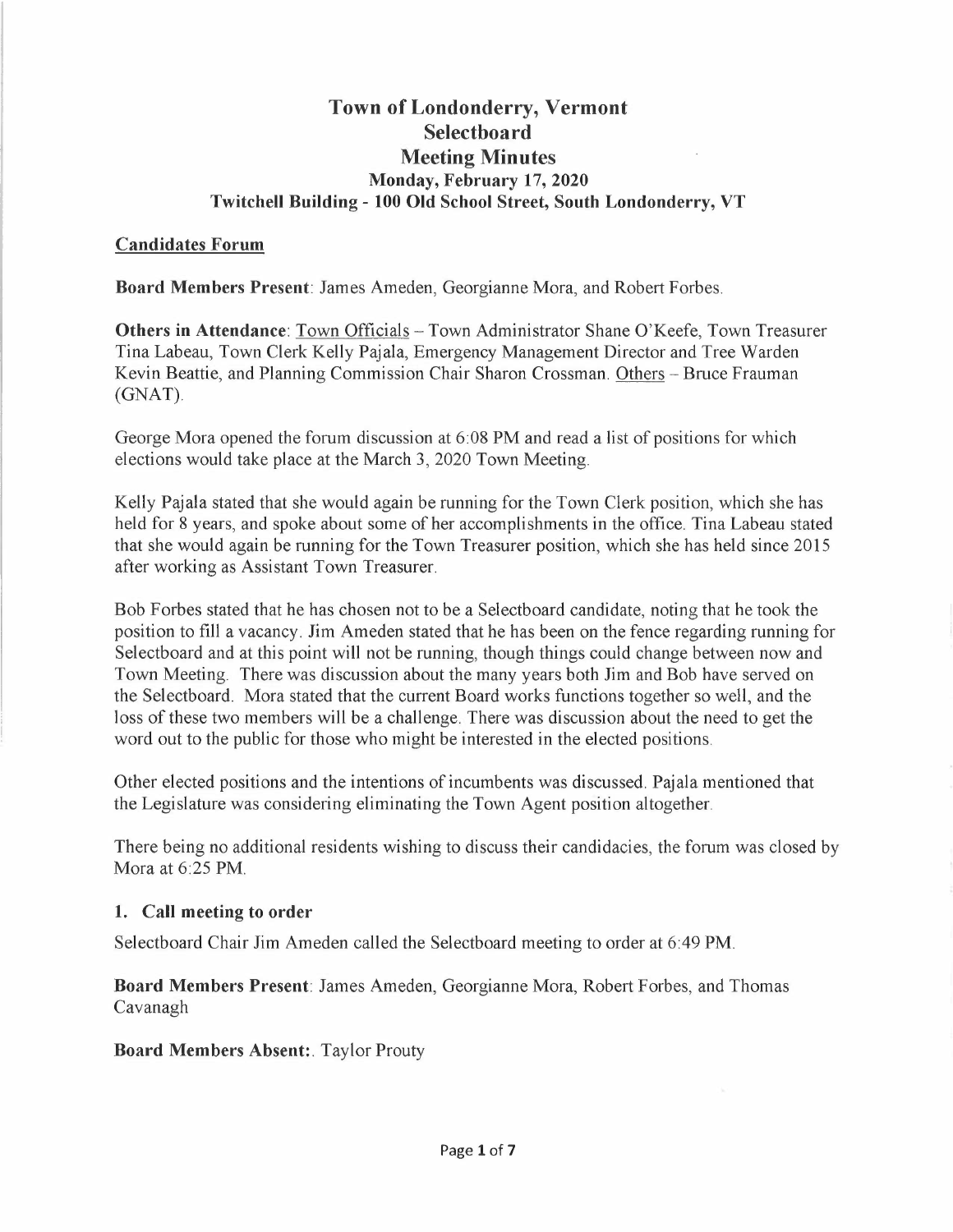**Others in Attendance:** Town Officials - Town Administrator Shane O'Keefe, and Town Treasurer Tina Labeau. Others - Residents George Lagace and Toby Fitch (7:25 PM), and Bruce Frauman (GNAT).

#### **2. Additions or deletions to the agenda**

None.

*George Mora moved to adjust the agenda to consider the Ruck Up, Inc. boot drop request under the Visitors and Concerned Citizens section of the agenda, seconded by Bob Forbes, passed unanimously.* 

## **3. Minutes Approval - Meeting of February 3, 2020**

*George Mora moved to approve the minutes of the Selectboard meeting of February 3, 2020, seconded by Bob Forbes, passed 3-0-1, with Tom Cavanagh abstaining due to his absence from the meeting.* 

## **4. Selectboard Pay Orders**

Pay orders were reviewed and signed by the Board members.

## **5. Announcements/Correspondence**

Labeau reminded everyone that Town Meeting would be on March 3,2020 at 9:30 AM at the Town Hall.

Correspondence included in the meeting package was as follows:

- A flyer from the Vermont League of Cities and Towns on various training opportunities.
- O'Keefe distributed a 2/15/2020 letter he had written to Tom & Judy Platt asking them to concur that they would be willing to increase their 25% participation in the former Post Office building elevation project from \$25,000 to \$33,330 due to an overall project cost increase. He stated that he had heard verbally from the Platts that the letter had been signed, so the next step in the project if for the Memorandum of Understanding between the Town and the Platts will need to be amended accordingly, and O'Keefe will also respond to FEMA with requested project information.

## **6. Visitors and Concerned Citizens**

## **a. Consider request for boot drop- Ruck Up, Inc. (for May 16, 2020)**

George Legace spoke to the Board about his organization's wish to hold a fundraising boot drop on VT Route 11 in the vicinity of Hell's Peak Roads on May 16, 2020, with a rain date of May 17, 2020. Legace stated that the previous year the event raised just over \$3,000 and they have helped many veterans and families in need with the donations received. He mentioned that the organization has conducted similar events in other communities in the region. Legace requested a letter from the Town and he stated that he would provide O'Keefe with the required insurance certificate. O'Keefe will write the letter on behalf of the Town.

There was brief discussion about coordination with the State of Vermont, and the VT Route 11 paving project was mentioned.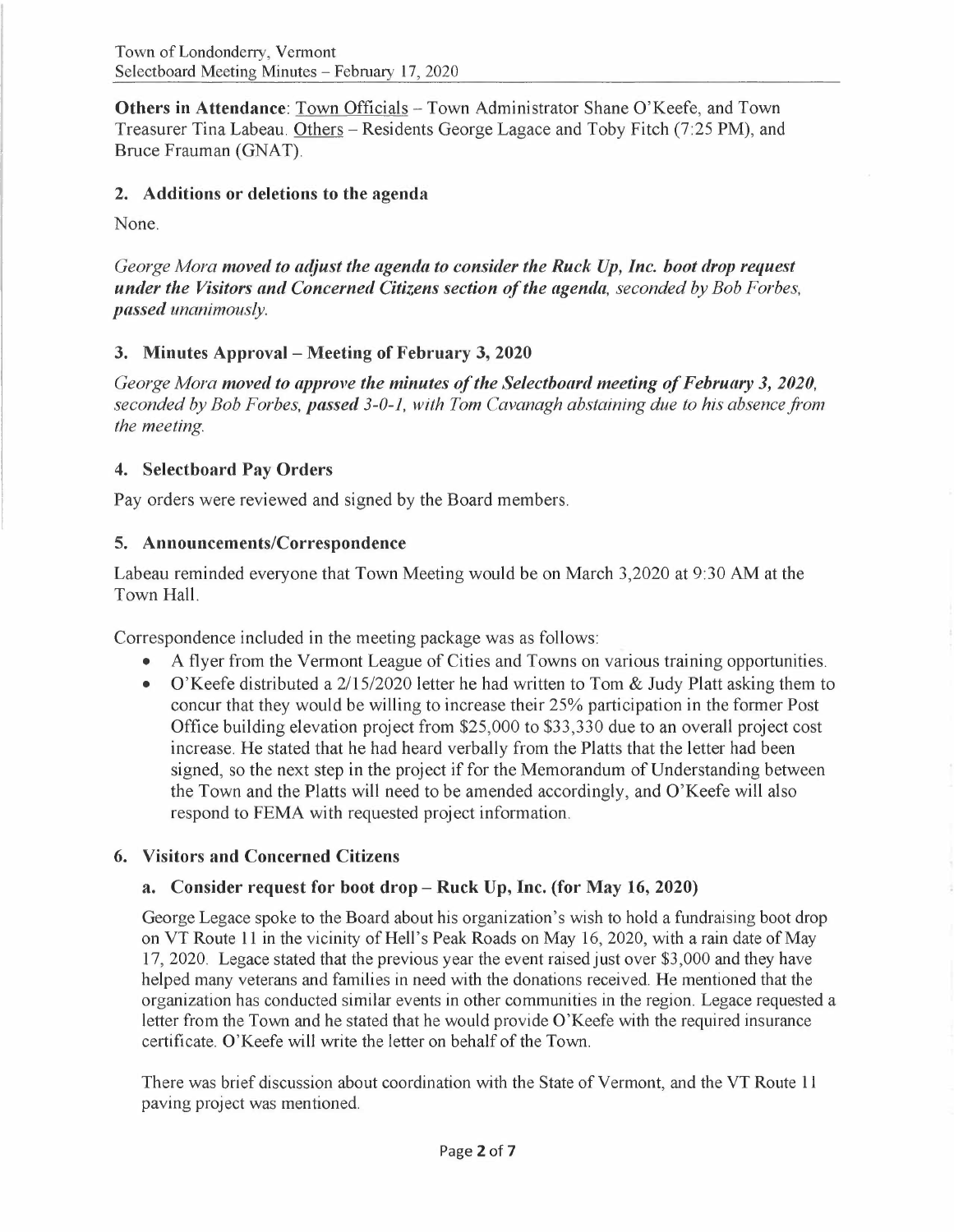*Bob Forbes moved to approve the requestfrom Ruck Up, Inc. to hold a boot drop fundraiser on VT Route 11 in the vicinity of Hell's Peak Road on May 16, 2020, with a rain date of May 17, 2020, seconded by Tom Cavanagh. Motion passed unanimously.* 

#### 7. **Town Officials Business**

#### **a. Town Administrator - Town Office plumbing issue**

Labeau and O'Keefe described and distributed photos of one of the drainpipes in the basement of the Town Office that has a gaping hole and is in need of repair. Because it serves only the sink in the meeting room, which is seldom used and can be shut off, and repair cost is at least \$400, the recommendation from staff is to hold off on the repair until such time as the Town Office reconstruction is done. The Selectboard concurred with this recommendation but asked for the hole to be covered to avoid septic gases from leaking into the building.

#### **8. Transfer Station**

#### **a. Updates**

Cavanagh had no updates. Ameden noted that at the last Board meeting there was discussion of a few instances where the plowing and sanding contractor was not available to sand as needed, and that the Town Crew had to handle this. Cavanagh stated that he was aware of this.

#### **9. Roads and Bridges**

#### **a. Updates**

Am eden noted that one of the trucks backed into one of the garage doors by the Town Office during the last storm. He mentioned that the Highway Department staff was flexing its hours due to the needs of the roads and the varying weather we've been having.

He mentioned that the equipment is holding up well, but the new truck is lots of minor wiring issues with the lights that staff is working on short term but must be handled by the dealer in the spring.

## **b. Consider request for boot drop- Ruck Up, Inc. (for May 16, 2020)**

This matter was addressed earlier in the meeting.

## **c. Approve rustproofing Release and Hold Harmless Agreement**

Ameden stated that this document is signed each year for the vehicle rustproofing. The work is done twice per year and really helps with vehicle longevity.

*Bob Forbes moved to approve the rustproofing release and hold harmless agreement with Carrarra 's Rustproofing and authorize the Selectboard Chair to execute it on behalf of the Board, seconded by George Mora, passed unanimously.*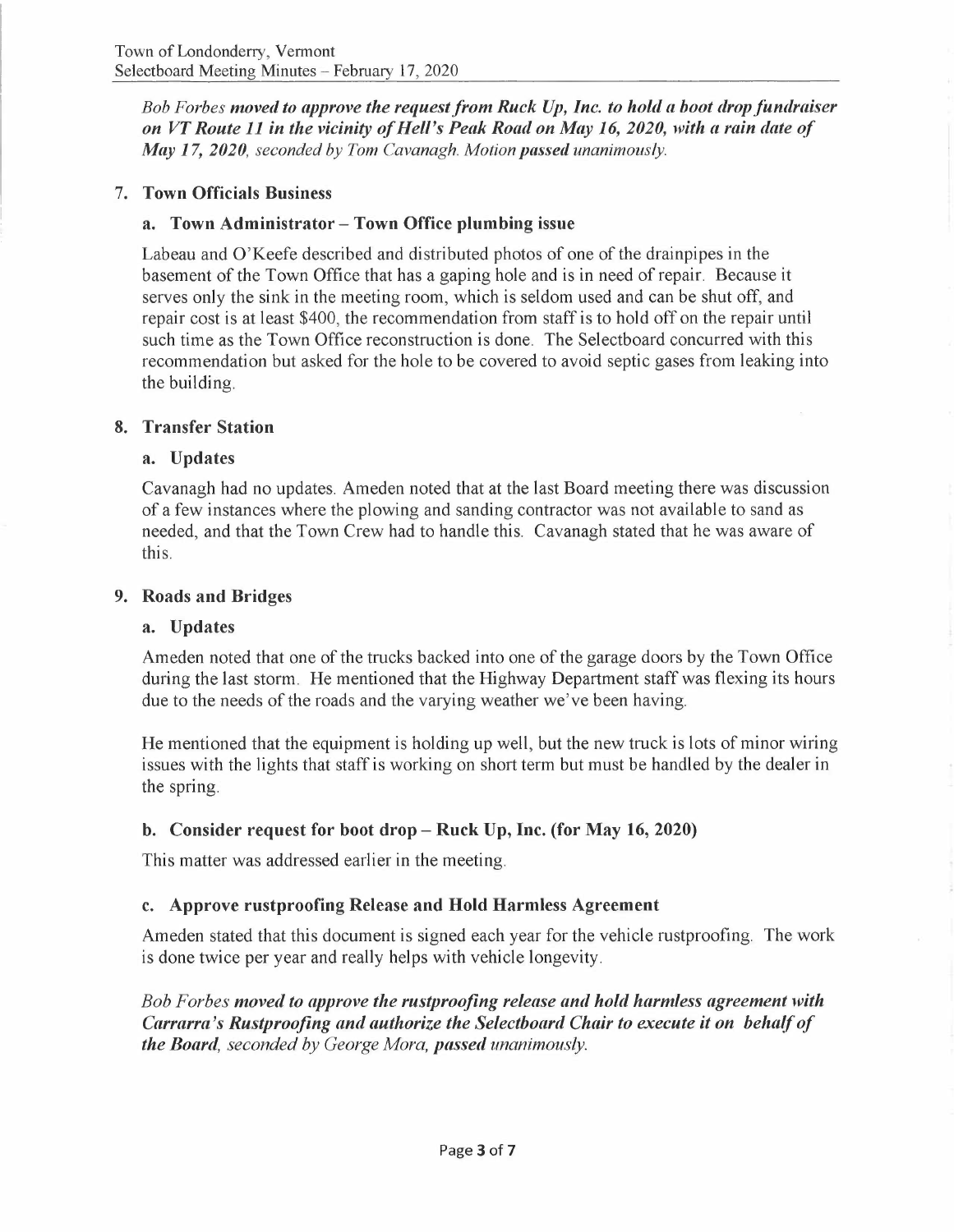# **d. Derry Woods Road Culvert Project - Approve Invitation to Bid**

O'Keefe described for the Board the proposed bid package and process for the Derry Woods Road culvert project. He stated that he'd like to move quickly on the project by advertising the bid process this week, having a non-mandatory pre-bid meeting on March 4, 2020, and having bids due on March 19, 2020. Because the project funding beyond the \$175,000 VTrans structures grant is subject to Town Meeting vote on the budget, he included in the bid package the following note in case of a budget adjustment:

"Project is subject to funding approval vote at the March 3, 2020 Town meeting, and notice of project (and pre-bid meeting) cancellation in the event of project de-funding will appear on the Town's web site (www.londonderryvt.org) by 5:00 **PM** that day".

There was discussion about the FY2021 budget and the impact this project has on it, as the project is not broken out into its own Town Meeting article. It was the consensus of the Board to make sure the Voters were aware of this project and its budget impact when they consider the budget at Town Meeting. O'Keefe noted that an additional \$60,000 grant is pending for this project.

*Bob Forbes moved to approve the Invitation to Bidfor the Derry Woods Road Culvert project and authorize the Town Administrator to take all necessary steps to solicit bids for review by the Board, seconded by George Mora, passed unanimously* 

## **e. Derry Woods Road Culvert Project- Discuss engineering services**

O'Keefe described for the Board the proposed engineering services proposed by project engineer Everett Hammond for the bid process, including attending the pre-bid meeting, responding to contractor questions and preparing a bid comparison.

*Tom Cavanagh moved to approve the hiring of Hammond Engineering for bid selection services, up to a maximum of \$1,200 for the Derry Woods Road culvert project, seconded by George Mora, passed unanimously* 

# **f. Discuss Middletown Road speed limits**

Based upon the discussion at the previous meeting on new signs on Thompsonburg Road and the impending VTrans project to erect new signs on that road and Middletown Road this coming summer, O'Keefe noted that the Middletown Road signs anticipate the existing 50 mph speed limit and he inquired about whether the Board wanted to consider establishing lowered speed limits at this time before the signs go up. He distributed for review a proposed Traffic and Parking Ordinance amendment that called for 40 mph speed limit on Middletown Road, with 30 mph limits for the first 500 feet from VT Route 11, and from VT Route 100 to a point 200 feet north of Crescent Street.

The Board discussed this at length. The consensus of the Board was to place consideration of the ordinance amendment on the agenda for the next regular Board meeting.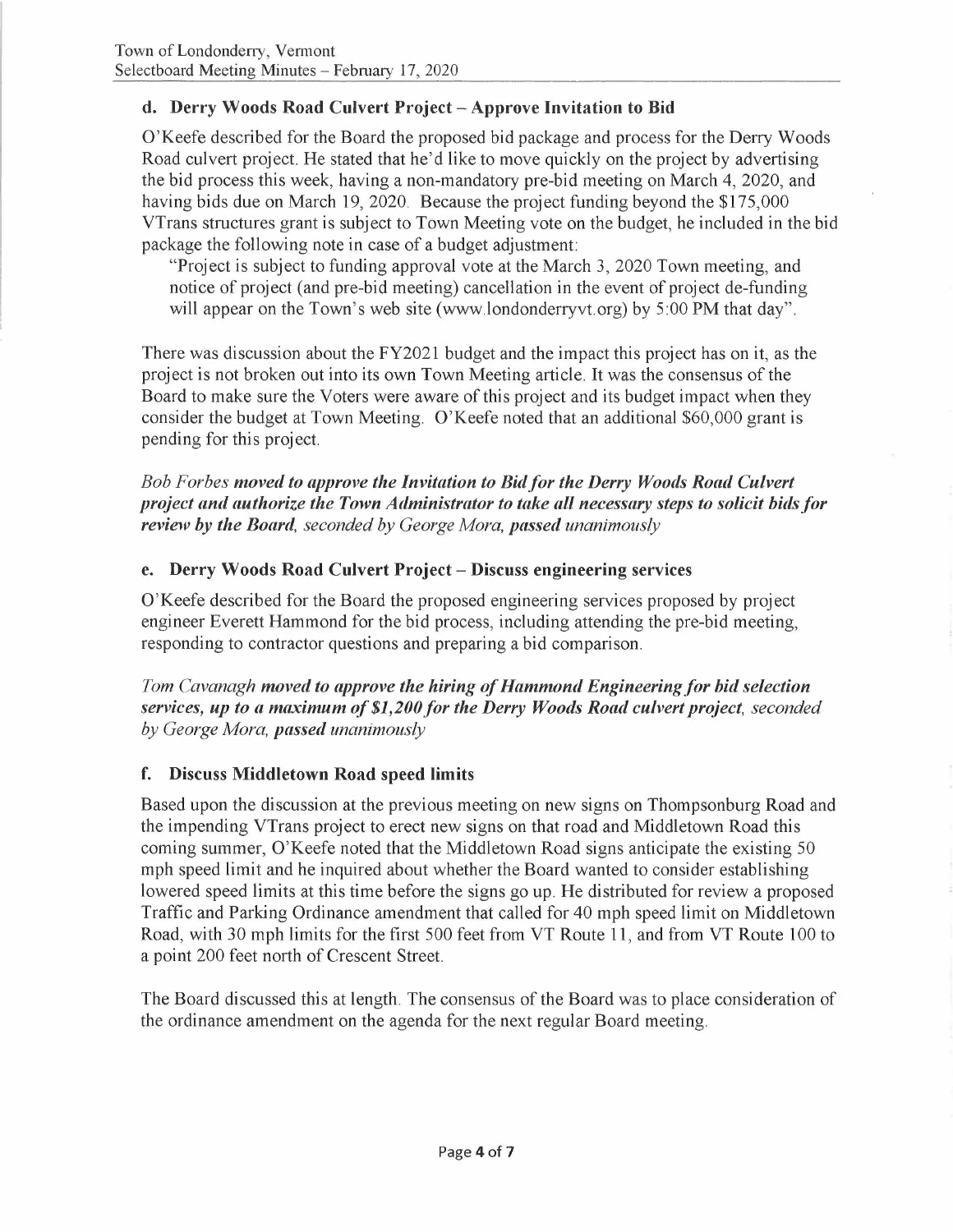# **g. Consider application(s) for excess vehicle weight permits [23 VSA 1400a)**

The Board reviewed overweight permit applications, and it was noted that the applicable fees was paid and insurance certificates received.

*George Mora moved to approve the excess weight permit for Renaud Brothers, Inc., Record Concrete, Inc., and Valley Crane Services, Inc., seconded by Tom Cavanagh, passed unanimously.* 

#### **10. Old Business**

#### **a. WRC Regional Broadband initiative - Update**

Toby Fitch, who was appointed as point person for this project by the Board on January 20, 2020, updated the Board on the project and discussed the details on a community survey now in the works. The survey will help to develop a business plan necessary to apply for project implementation funding, and he explained that 20% participation per town was needed. He recommended a statement at Town Meeting of the survey effort, and he noted that he wants to try and get info from out-of-staters. All of the survey work must be done by March 17, 2020.

He noted that the overall project goal is to provide service to underserved communities in southern Vermont. He mentioned that there is a significant amount of fiber optic cable already here and the project proposes to tap into those lines with a "subnet".

There was discussion about the Town mailing out a card to out-of-state property owners to try and get them to respond as well.

*George Mora moved to authorize expenditure ofup to \$250 to print and mail postcards to second homeowners in regard to the broadband take rate survey, seconded by Bob Forbes, passed unanimously.* 

Fitch was thanked for his efforts.

#### **11. New Business**

- **a. 1st Class Liquor License Manzana, Inc., DBA Manzana, Inc. (SoLo Farm** & **Table)**
- **b. 3rd Class Liquor License Manzana, Inc., DBA Manzana, Inc. (SoLo Farm** & **Table)**

These applications were reviewed together by the Board.

*Tom Cavanagh moved to approve the 1st and 3rd Class Liquor Licenses for Manzana Inc., Inc., doing business as Manzana, Inc, also known as SoLo Farm* & *Table, related to property located at 95 Middletown Road, seconded by George Mora, passed unanimously.*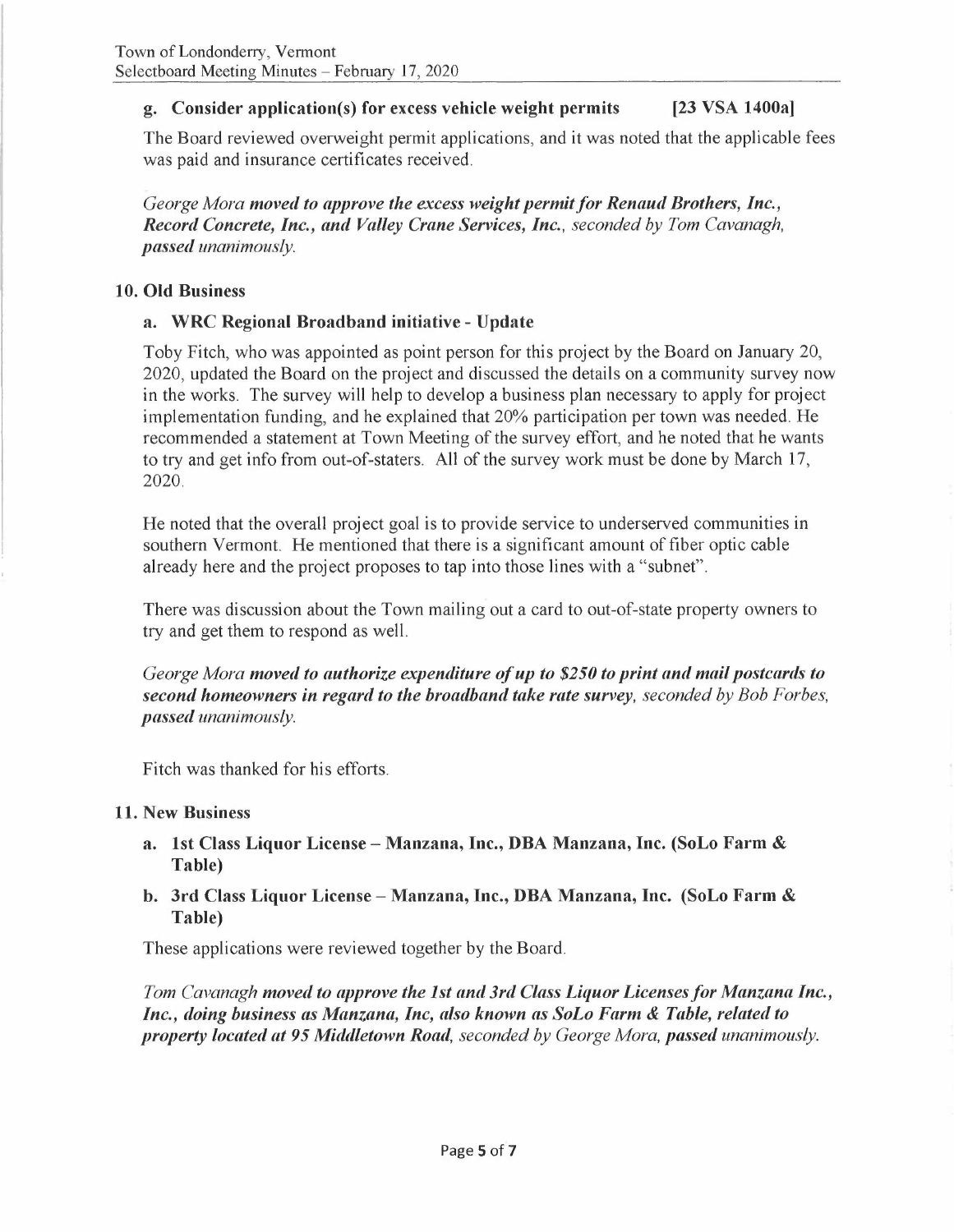# **c. 2nd Class Liquor License - AGS Vermont, Inc., DBA Londonderry Village Market**

*Bob Forbes moved to approve the 2nd Class Liquor License for AGS Vermont, Inc., doing business as Londonderry Village Market, related to property located at 5700 VT Route 100, seconded by George Mora, passed unanimously.* 

Labeau noted that the Town Clerk's office has approved various event permits for events at Magic Mountain this coming weekend and each weekend in March.

## **d. Development Review Board resignation/vacancy**

O'Keefe noted that Sven Fedorow has resigned from the DRB effective immediately due to moving a distance away for a new employment opportunity. It was noted that in addition to this vacancy being created the DRB is also seeking an alternate member. O'Keefe has posted the vacancies already.

*George Mora moved to accept Sven Fedorow's resignation from the Development Review Board and to thank him/or the time and effort that he put in, seconded by Tom Cavanagh, passed unanimously.* 

e. Executive Session - Pending or probable civil litigation or a prosecution, to which the public body is or may be a party, per 1 V.S.A. 313 (a) $(1)(E)$ 

*George Mora moved to find that premature general public knowledge of pending civil litigation or a prosecution, to which the public body is a party will clearly place the Town or person involved at a substantial disadvantage, seconded by Tom Cavanagh, passed unanimously.* 

*George Mora moved that the Board enter executive session to discuss pending civil litigation to which the public body is a party pursuant to Title 1, Section 313((a)(l)(E), seconded by Tom Cavanagh, passed unanimously.* 

O'Keefe was invited to attend the executive session The Board entered in executive session at 7:42 PM. The Board came out of executive session at 8:05 PM. No decisions were made.

## **12. Adjourn**

*Bob Forbes moved to adjourn the meeting, seconded by Tom Cavanagh, passed unanimously.* 

The meeting adjourned at 8:05 PM. The next regular meeting of the Selectboard is scheduled for March 2, 2020.

Respectfully Submitted,

.... ,~·,.. Shane P. O'Keefe

Town Administrator